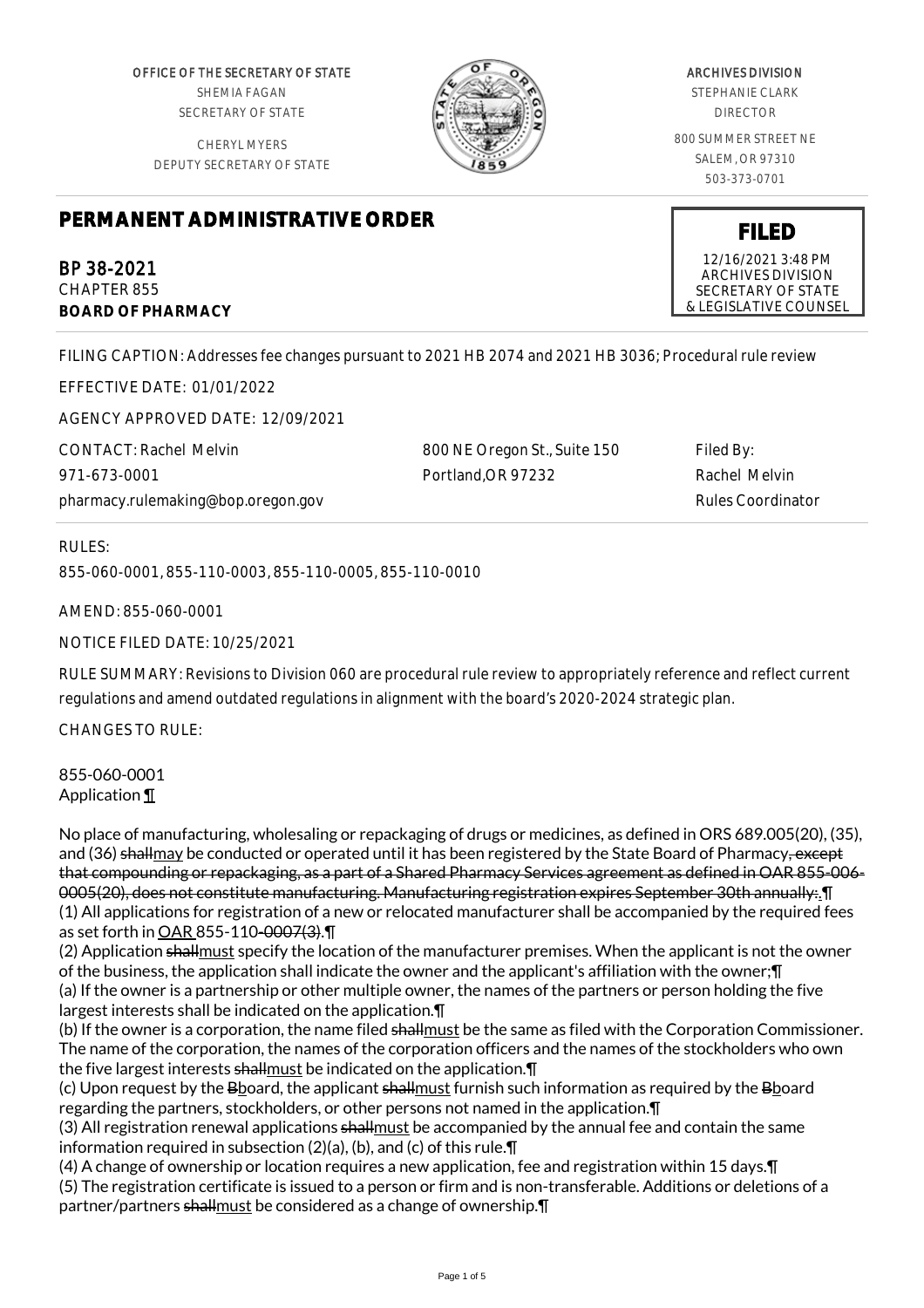(6) Manufacturer registration expires September 30th annually. The registration cannot be prorated. Statutory/Other Authority: ORS 689.205 Statutes/Other Implemented: ORS 689.155, ORS 689.305, ORS 689.315, ORS 689.325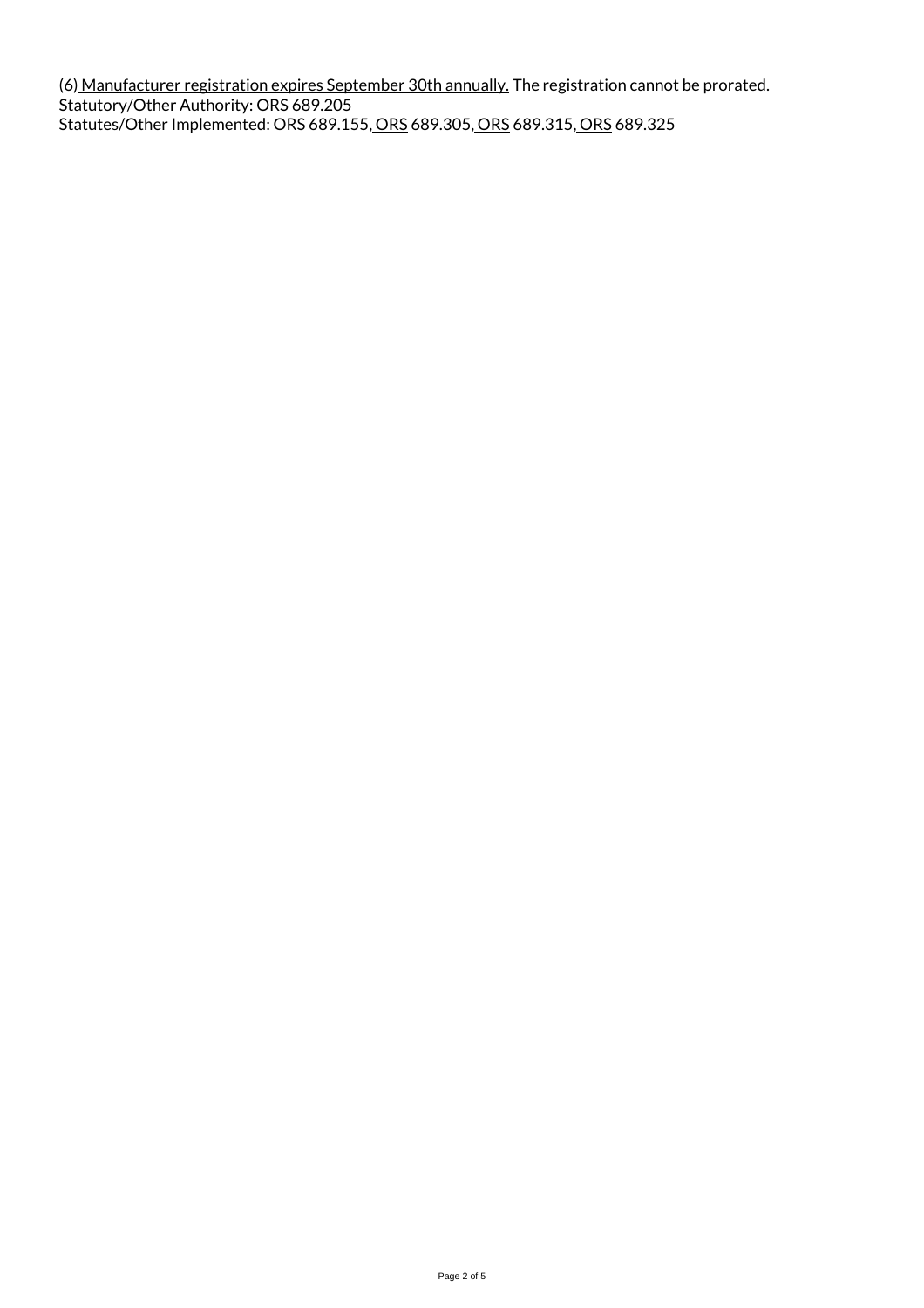## AMEND: 855-110-0003

## NOTICE FILED DATE: 10/25/2021

RULE SUMMARY: Amends and repeals outdated regulations in alignment with the board's 2020-2024 strategic plan.

CHANGES TO RULE:

855-110-0003 General ¶

(1) All fees paid under these rules are non-refundable.¶

(2) Fees cannot be prorated.¶

(3) Fees for initial licensure as a Pharmacist or Certified Oregon Pharmacy Technician may be reduced to one half of a biennial rate, if the application is received or the mailing date of the application is postmarked within 180 days of expiration.¶

(4) A delinquentlate fee must be paid:¶

(a) When an when a renewal application is postmarkreceived after the date specified in these rules; or  $\text{F}$ 

(b) When the Board requests additional information from an applicant and this information is not provided within 30 days.¶

(5) A delinquent fee may be assessed when an application is submitted incomplete and the Board requests the missing information.

Statutory/Other Authority: ORS 689.205 Statutes/Other Implemented: ORS 689.135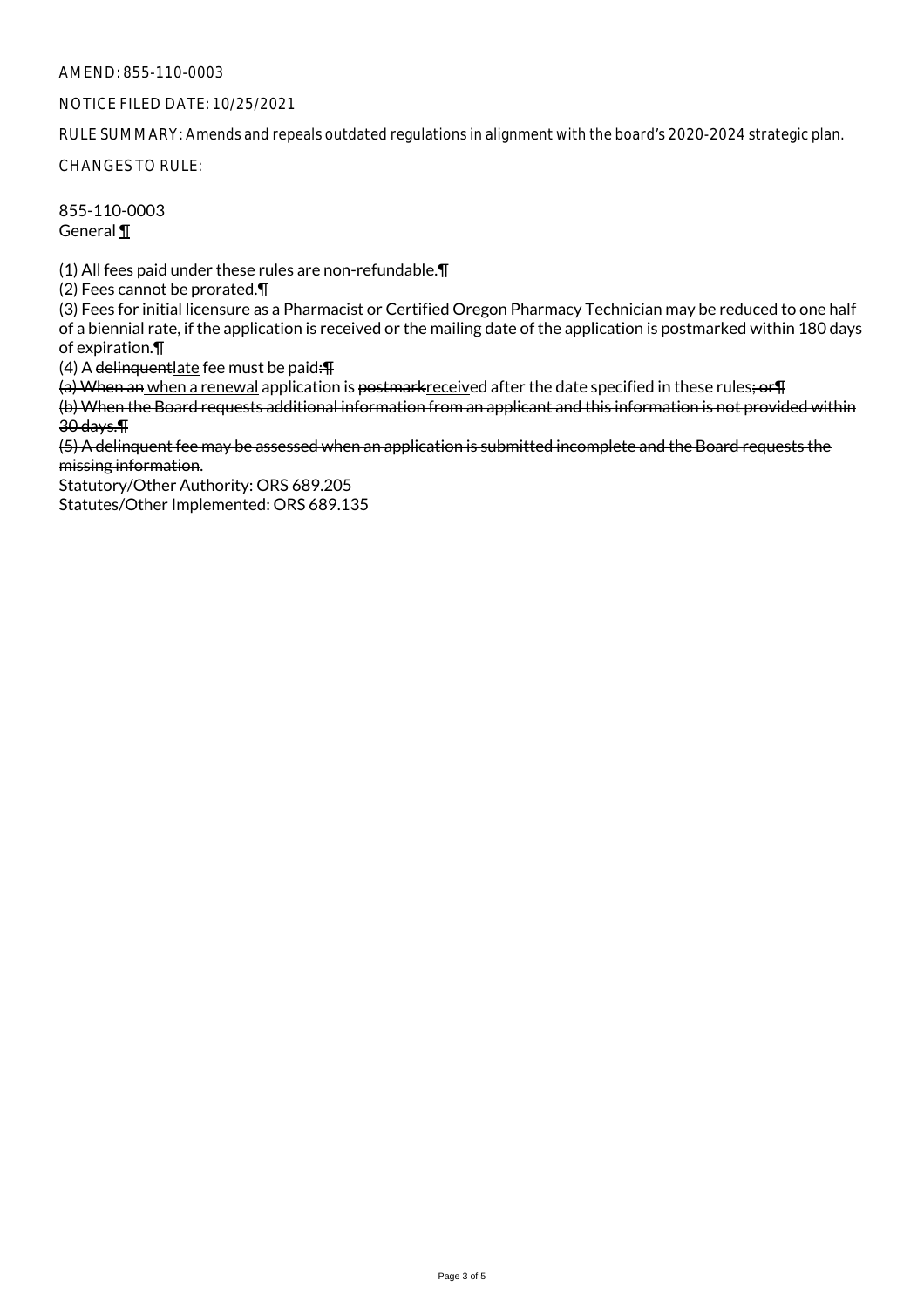# AMEND: 855-110-0005

# NOTICE FILED DATE: 10/25/2021

RULE SUMMARY: Repeals Pharmacist license (NAPLEX) re-examination fee; Increases Pharmacist licensing by reciprocity fee of \$25 to \$100. Decreases Pharmacist licensing by score transfer fee of \$250 to \$50. Incorporates annual PDMP fee increase of \$25 to \$35 set forth in 2021 HB 2074. Appropriately references current regulations in alignment with the board's 2020-2024 strategic plan.

CHANGES TO RULE:

855-110-0005 Licensing Fees ¶

(1) Pharmacist license examination (NAPLEX) and re-examination fee - \$50.¶

(2) Pharmacist jurisprudence (MPJE) re-examination fee - \$25.¶

(3) Pharmacist licensing by reciprocity fee - \$25100. ¶

(4) Pharmacist licensing by score transfer fee - \$250. ¶

(5) Intern license fee. Expires November 30 every two years - \$100.¶

(6) Pharmacist:¶

(a) Biennial license fee. Expires June 30 each odd numbered year. The biennial license fee is - \$250. Late renewal fee (received after June 30) - \$50.¶

(b) Electronic Prescription Monitoring Fund fee. Due by June 30 biennially - \$570. (This is a mandatory fee,

required by ORS 431.972A.880 that must be paid with the pharmacist license renewal fee).¶

(c) Workforce Data Collection fee. Due by June 30 biennially - \$4. (This is a mandatory fee as required by OAR 409-026-0130 that must be paid with the Pharmacist license renewal fee.)¶

(7) Certification of approved provider of continuing education course fee, none at this time.¶

(8) Pharmacy Technician license fee - \$100.¶

(9) Certified Oregon Pharmacy Technician:¶

(a) Biennial license fee. Expires June 30 each even numbered year - \$100. Late renewal fee (received after June 30) - \$20.¶

(b) Workforce Data Collection fee. Due by June 30 biennially - \$4. (This is a mandatory fee as required by OAR 409-026-0130 that must be paid with the Certified Oregon Pharmacy Technician license renewal fee.)

Statutory/Other Authority: ORS 689.205, ORS 291.055, ORS 183.705 Statutes/Other Implemented: ORS 689.135, ORS 676.410, ORS 431A.880